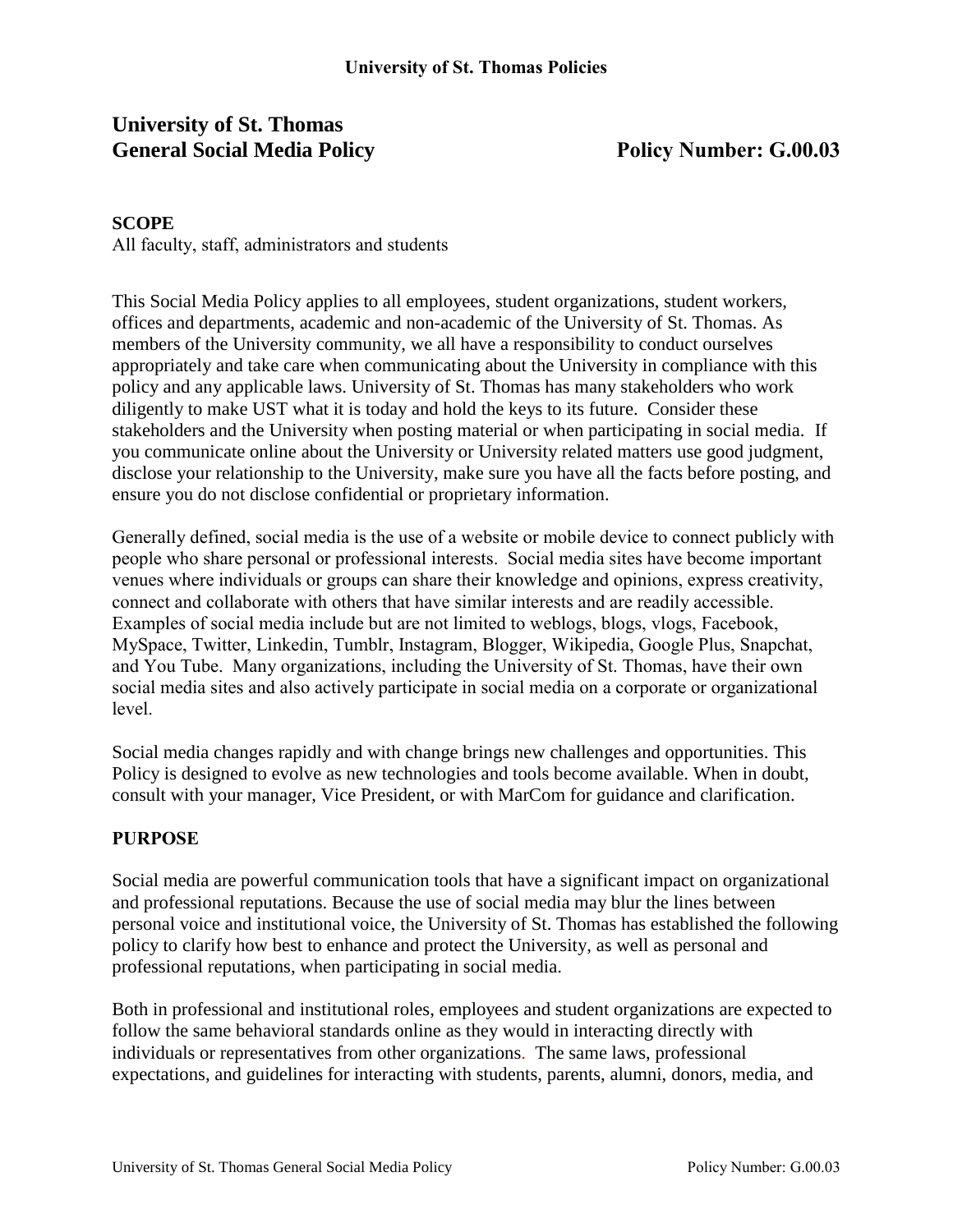other University constituents apply.

#### **POLICY/PROCEDURE**

The following must be adhered to when engaging in Social Media:

Use of Information Technology. Information technology resources (i.e., computers, e-mail, internet access, instant messaging or cell phones) used at work or provided by University of St. Thomas for work related use at home are University property dedicated to achieving St. Thomas' business objectives and any inappropriate use is not acceptable (e.g., using University IT to post offensive material on any Social Media, to publish defamatory remarks about colleagues or customers on any Social Media, or to leak confidential information).

Speaking On Behalf of University of St. Thomas. You should never claim to be speaking on behalf of The University of St. Thomas or to be expressing an official company position in any Social Media unless authorized as a spokesperson by the President, Provost, or MarCom. This especially applies in a crisis situation.

Logos, Copyrights, and Trademarks. Use of Social Media tools to copy, publish, or transmit any material protected by the copyright laws, including copyrights, logos, marks, or brands of institutions is prohibited. The University of St. Thomas maintains brand guidelines on its website and makes available approved brand and logo icons. Use of the University's logo and brand that is not approved or coordinated by Office of Creative Services is prohibited. Be mindful of the copyright and intellectual property rights of others when posting. Unlawful use of another's mark or intellectual property is not acceptable merely because the use occurs on social media.

Ethical Conduct. Prohibited activities and those contrary to any University of St. Thomas policy are prohibited (e.g., harassing, intimidating, offensive, abusive, threatening, menacing or hostile content communicated through Social Media).

Respect Others Privacy. Personal data of others, including pictures, is not permitted to be made available on any Social Media without the other party's consent. Any such information must be removed upon request.

Accurate Information. Communications must be based on current, accurate, complete and relevant data, with anecdotes and opinions being identified as such. Knowingly communicating information that is untrue or deceptive is prohibited and could lead to disciplinary action up to and including termination.

Protection of Confidential Information. Sharing, posting, publishing or otherwise disclosing confidential information, unless you are explicitly authorized to do so, is prohibited. Securities and financial disclosure laws must be respected at all times. Commenting in any capacity on confidential information that may be financial information (e.g., earnings, future business performance, business plans or prospects) is prohibited. If any material or item includes the sentence "for internal use only" then that is exactly what it means and it is absolutely not meant to be forwarded to anyone outside of the University of St. Thomas.

You must follow all applicable federal privacy regulations and laws, including without limitation, the Family Educational Records Privacy Act ("FERPA"), the Health Information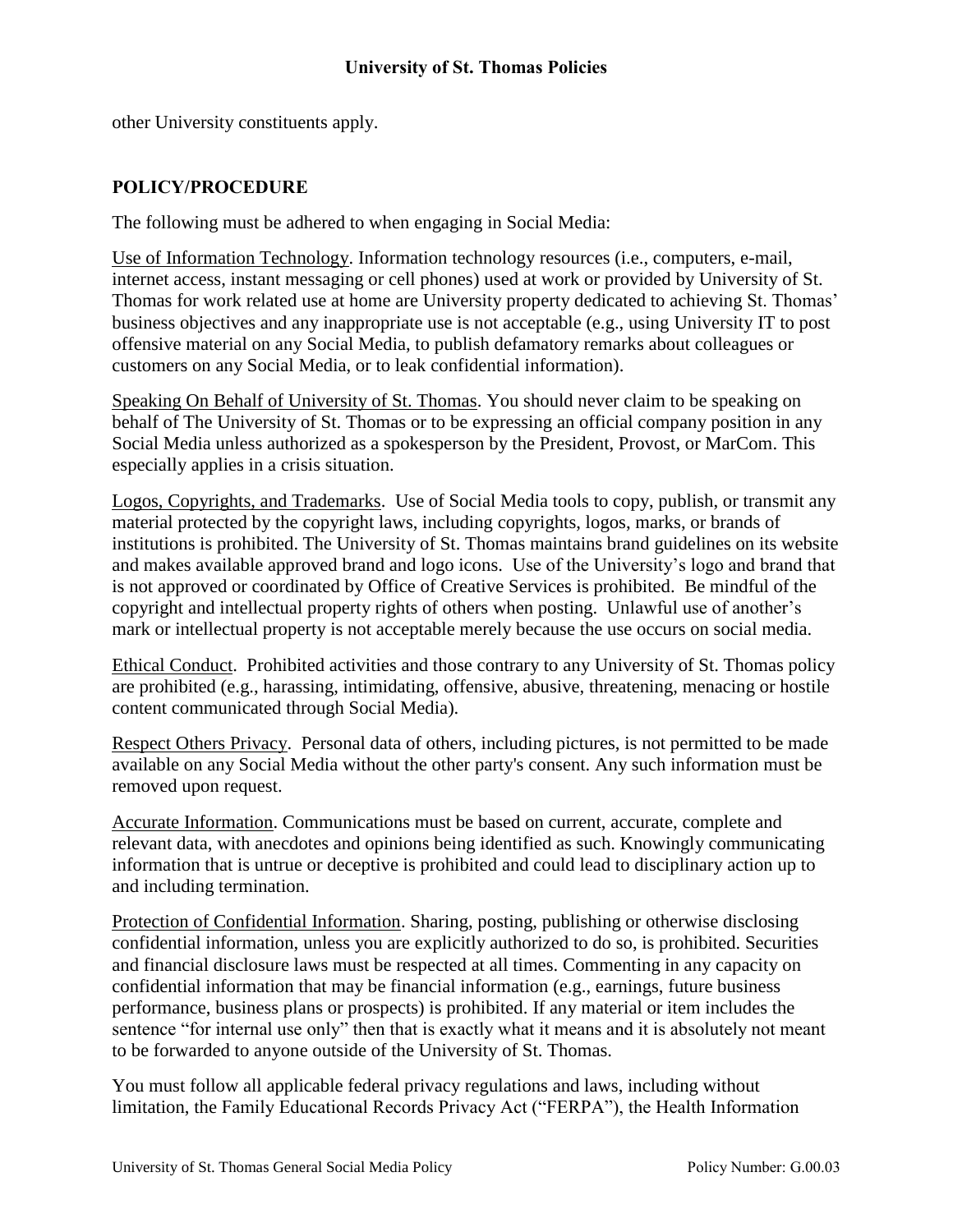Privacy and Portability Act ("HIPPA"), and the Gramm Leach Billey ACT ("GLB"), and adhere to all University related policies on privacy and confidentiality. Employees who share confidential information do so at the risk of disciplinary action up to and including termination.

Accountability. You will be held personally responsible for all information you share using Social Media and should remember that anything you post may be public for an indefinite period of time (even if you attempt to modify or delete it).

Email Address: To eliminate any misrepresentation or confusion that you are speaking on behalf of the University, employees are encouraged to use a personal email account that is not affiliated with the University as your primary means of contact when using social media. While the University does not prohibit using your stthom.edu email, use of personal email accounts can serve to avoid unintentional confusion. If a member of the UST community chooses to use their stthom.edu email to post to a social media website, then they need to register with MarCom.

## **Asking Questions**

You are encouraged to ask any questions you may have about this Policy. To learn more about how to use Social Media in accordance with this Policy, contact your manager, Vice President, or MarCom.

## **Monitoring**

Anything transmitted through University of St. Thomas electronic communication systems is subject to this Policy and St. Thomas reserves the right to monitor their use. While the University has no current intention to ban or block access to social media from University systems, it is each person's responsibility to ensure that their social media use does not interfere with their work commitments or any University-related business activities. Moreover, individuals who conduct personal social media activity through the University's equipment (personal computers, laptops, University provided androids or other devices) or systems should have no expectations of privacy with respect to such postings. University property and resources are reserved for University-related business in accordance with the University's Information Technology policies.

## **Reporting and Investigation**

Contact your manager or a Human Resources representative to report known or suspected violations of this Policy. All good faith allegations of violations of this Policy will be fully and confidentially investigated and are expected to cooperate in good faith with all investigations of alleged Policy violations.

### **Discipline and Other Consequences**

Individuals who violate this Policy will be subject to appropriate disciplinary action or other remedial measures up to and including termination of employment and in the case of student organizations, loss of position and social media privileges, if warranted under the circumstances and permissible under applicable law. Reported or determined violations of this policy will be reviewed by MarCom in conjunction with Human Resources and the employee's appropriate manager.